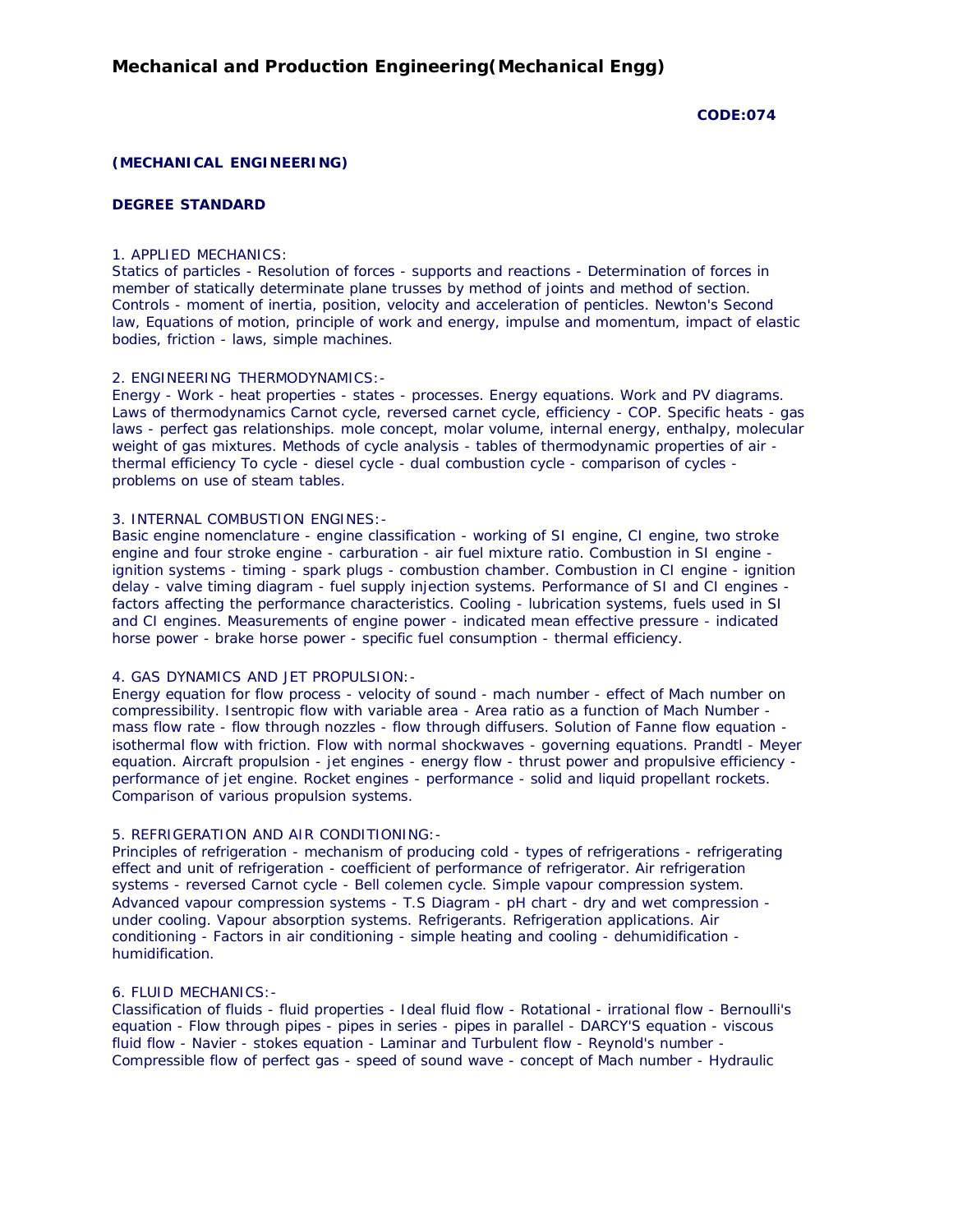# **Mechanical and Production Engineering(Mechanical Engg)**

Jump.

## 7. TURBOMACHINERY:-

Definition and classification of turbo machines, equation for energy transfer. Centrifugal fans, blowers and Compressors. Axial flow fans and compressors. Axial turbine stages. Free and forced vortex flow. Centrifugal pumps - workdone - head - specific energy - priming - performance of multistage pumps. Hydraulic turbines - different types - governing, performance - selection of turbines. Gravitation - method of preventing - hydraulic coupling - torque convertors.

## 8. HEAT AND MASS TRANSFER:-

Modes of heat transfer, one dimentional heat conduction, resistance concept, unsteady state heat conduction. Fins, free and forced conviction. Thermal boundary layer concept. D.B. equations and other correlations, radiation, black and gray bodies, shape factor design of heat enchangers. NTU method. Analogy of mass, Heat and Momentum transfers, mass transfer equipments.

# 9. POWER PLANT ENGINEERING:-

Sources of energy - conventional and non - conventional Location of steam power plant, diesel power plant and nuclear power plants - layout. Disposal of waste, safety and hazards. Hydroelectric power plants, Gas power plants - environmental problems. Power plant economics, cost benefit analysis - future power plants wind, tidel, solar energy - problems and prospects. Geothermal energy, fuel cells, thermionic and thermo electric converters etc.

### 10. INSTRUMENTATION AND CONTROL:-

Elements of measurement systems. Range, span, sensitivity, accuracy, precision and repeatability of instrument. Errors in measurement system. Transducers for measurement of pressure, manometers, temperature measuring instruments, measurement of speed, strain gauge basics, force measurement using load cells and electromechanical methods. Dynamometers for power measurement, flow meters, rotameters, using velocity process, hot wire anemometer, accelerometers. Open and closed loop control systems. Transfer function, Hydraulic and Pneumatic control systems, Different types of controls like, two way proportional, differential and integral control.

### PAPER -II

### 1. STRENGTH OF MATERIALS:-

Direct stress and strain - elasticity - Hook's law - Poisson's ratio - bulk modulus. Shear stressmodulus of rigidity. Analysis of stress and strain compound stress. Strain energy, resilience and strength theories. Bending moment and shearing forces.

Bending stresses in beams, shearing stresses in beams, deflection of beam, fixed and continuous beams. Combined direct and bending stresses. Columns and struts, torsion of shafts, springs, thin and thick cylindrical and spherical shells. Riveted joints.

### 2 THEORY OF MACHINES - I:-

Kinematics of mechanisms - link pair - inversions of mechanism four bar chain - slider crank mechanisms. Motion and inertia - velocity - acceleration - force - mass - centrifugal and centripetal force - mass moment of inertia - velocity in mechanism - velocity polygons acceleration in mechanism - lower pair - cams - gyroscope.

### 3. THEORY OF MACHINES - II:-

Friction - laws of solid friction - wedge - screws - threads collar - pivot - clutch - bearing. Belt, rope and chain drive - toothed gears - gear trains - inertia force analysis and fly wheel governors stability - friction and insensitiveness. Balancing of several masses in different planes. Mechanical vibrations - force vibrations - damping.

### 4. DESIGN OF MACHINE ELEMENTS:-

Design of riveted and welded joins - Design of detachable joints - Bolted joints cotter Joint -